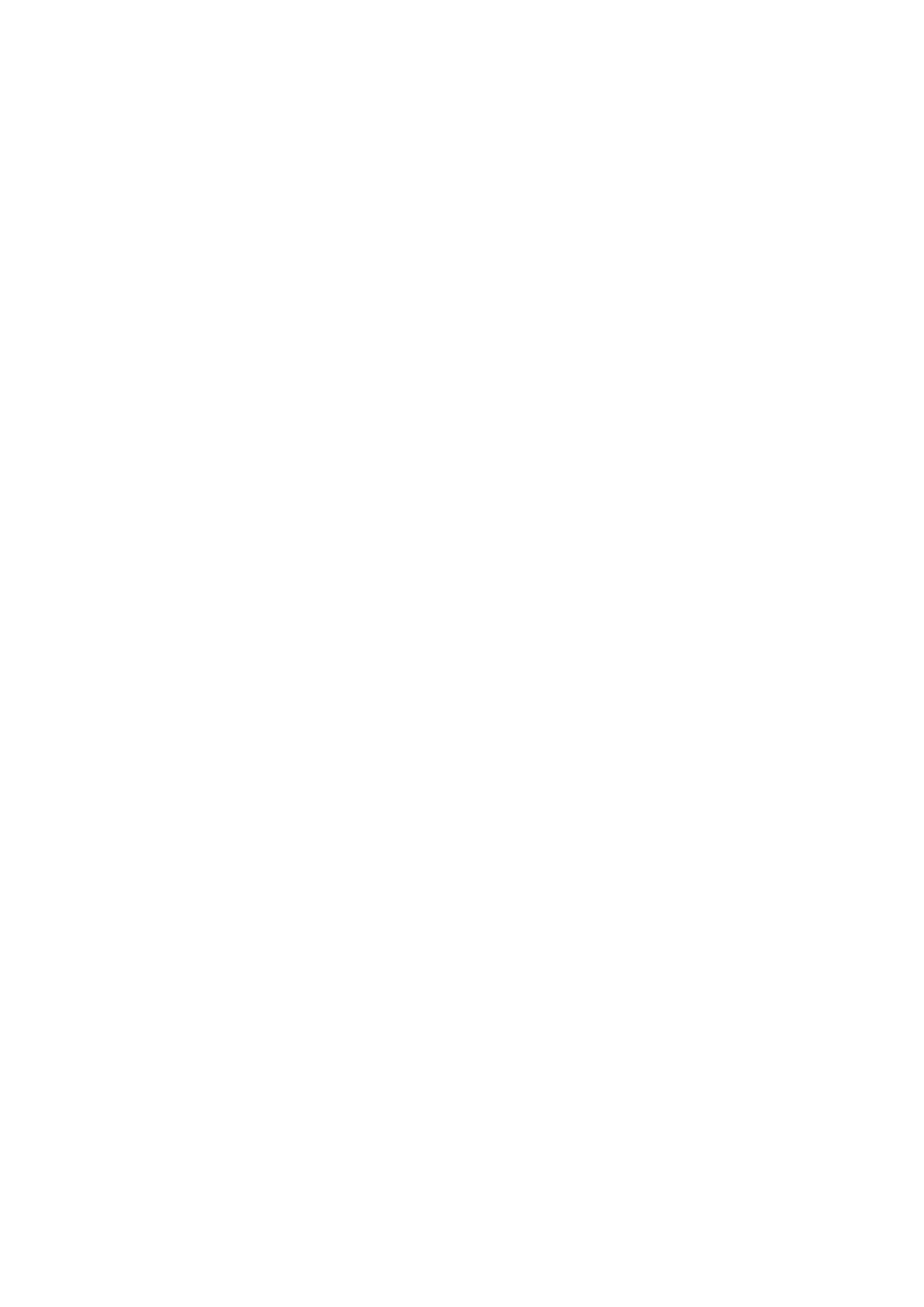

## **Executive Summary**

The development of new technologies has significantly enhanced the ability of organisations to collect and process information about individuals, often with wide-reaching benefits. From a marketing perspective, it is now far easier to know more about your customers. This has also highlighted the importance of safeguards being put in place, particularly given concerns about that information being used in unwarranted and intrusive ways.

As direct marketing involves the processing of personal data, marketers need to comply with the Data Protection Act 1998 (DPA) – the key law in this area; as well as the Privacy and Electronic Communications Regulations 2003 (PECR) – containing the rules about electronic marketing and cookies. The DPA and PECR aren't the only rules though and, when using data for marketing purposes, you may need to also consider the Direct Marketing Association's (DMA) Code of Practice and the UK Code of Non-broadcast Advertising, Sales Promotion and Direct Marketing (CAP Code) if relevant.

#### **Introduction**

If personal data is being used for marketing purposes, compliance with the eight Data Protection Principles under the DPA is essential. The first principle requires "fair and lawful processing" and ensures that data is only processed either with the consent of the individual, for a purpose that the DPA regards as "necessary" or if it's in the legitimate interests of the organisation doing the marketing.. Marketers usually, but not always, need consent to process personal data for marketing purposes, as the "necessary" purposes in the Act are narrowly defined and rarely applicable in the marketing context and even if legitimate interests can be relied on, you still need to tell individuals you are going to use their data for marketing so it's often easier to ask for consent up front so there are no surprises.

The obligation to comply with the DPA falls on the data controller, that's the person that determines the purpose for which and manner in which personal data is to be processed. So it's up to the data controller to explain to individuals the marketing use that will be made of the data once collected (this is typically explained through a fair processing notice), and ensure that it is clear how the data controller will market to the individuals (typically by including opt-in choices on data collection).

## **Using data for marketing**

#### **Consent**

When obtaining consent from individuals to process their personal data for marketing purposes, the consent must be

*freely given* - there has to be a genuine choice; consent can't be a condition to using the particular services the individual is signing up for

*specific* – be clear on both the type of marketing communication you're going to use (e.g. postal, email, SMS, telephone calls) and who will be doing the marketing (e.g. you and/or your subsidiary companies)

*informed* – the fair processing notice (required by Principle 1), often known as a "privacy policy", should set out clearly, and in plain English, what the data will be used for; and

*given by an action from the individual* – a positive indication is required and can't be inferred simply by someone not responding to a communication

Marketers need to ensure that collection of data for marketing purposes is accompanied by a suitable privacy notice and appropriate data capture language (for example "by submitting this form you consent to Company using your data to send you details about our products" or "Tick here if you consent to Company sending you marketing communications").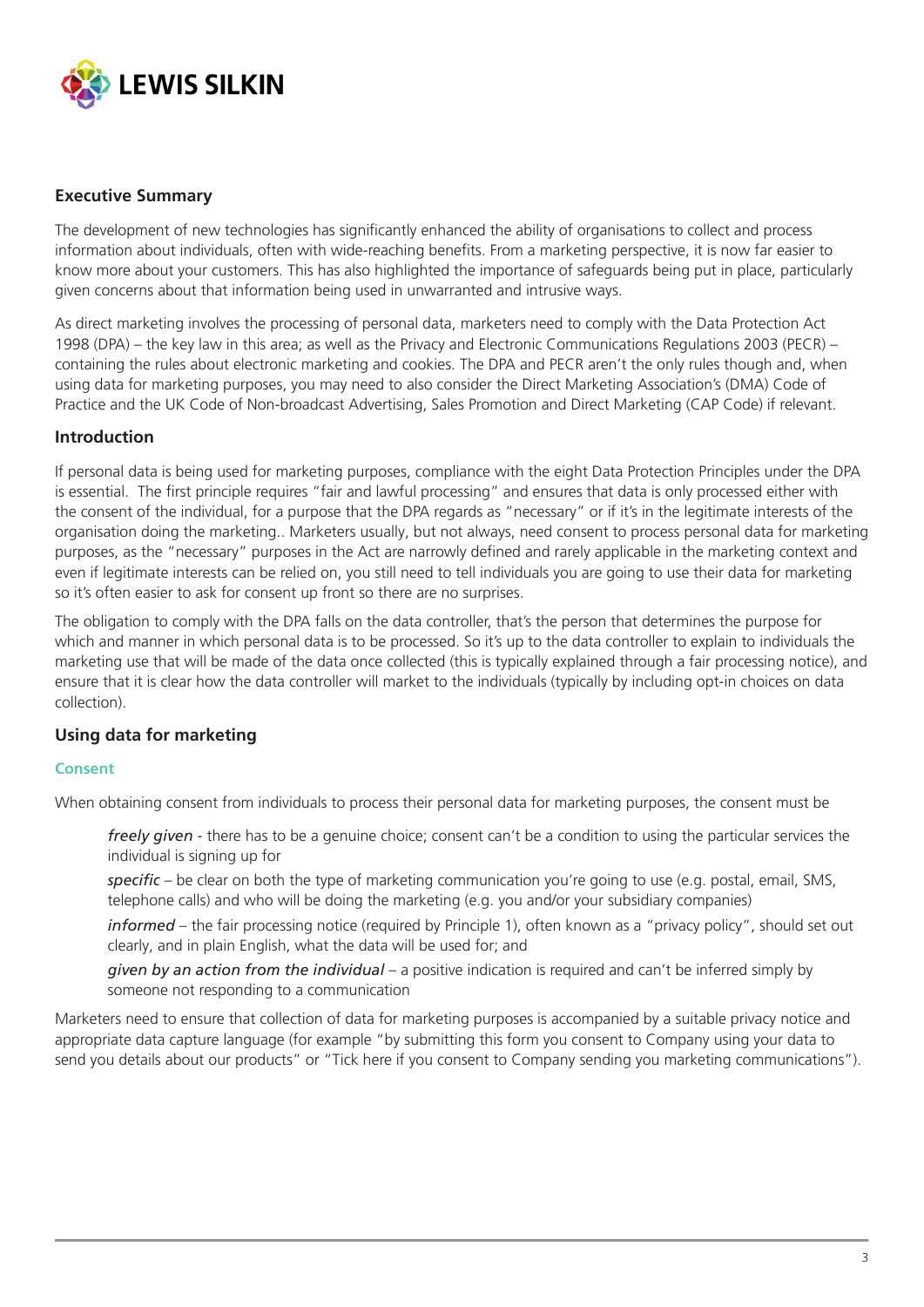

Note that asking individuals to fill in a form and then telling them that by submitting the form the individual will give consent to the marketing (unless they tick a box to object) is known as "form-based consent" and is currently a valid way of evidencing a positive indication although this may no longer be the case under the new European General Data Protection Regulation (GDPR) which will come into force with effect from 25 May 2018.

#### **Third parties**

Collecting data to use for your own marketing is a more straightforward issue, but often companies within a group might want to share data between group companies to market the group's products or services. The consent obtained when collecting the data needs to make it clear who you're sharing the data with and what marketing they'll be doing. That notification requirement applies whether you're passing the data to another company in the same group or to a completely independent third party.

The Information Commissioner's Office (ICO) requires data controllers to be as specific as possible when collecting data for third parties to use and suggests that you consider whether or not the marketing action would be "expected" by the individual receiving it. Simply asking an individual to "tick here" if you agree to us passing your details to "specially selected third parties" is no longer specific enough. The ICO currently asks you to identify at least the class of organisation you're sharing the data with and their latest guidance goes further and under GDPR they may expect you to name the individual organisation.

#### **Buying in marketing lists**

If you're on the receiving end of personal data and intend to use it for marketing, you'll want to be sure that the organisation providing the details collected it properly in the first place – and, ideally, identified your organisation as the recipient of the data and one of the companies that would be sending marketing materials.

Clearly, where you want to buy a list of details from a third party, you'll need to be even more careful and ask searching questions and ask for evidence about what consent was given by the individuals and, preferably, obtain contractual protection from the seller in your purchase agreement.

#### **Electronic marketing**

In addition to the DPA, PECR sets out a set of rules about electronic marketing. If you're marketing using phone calls (automated or live), fax, SMS, email or voicemail, PECR will also apply and you need to comply with these rules in addition to the DPA.

PECR sets out rules about whether you can send unsolicited marketing messages to individuals without their consent and treats "individual subscribers" differently from "corporate subscribers". If you're undertaking B2C marketing, you need to take care because a single email sent in breach of PECR can incur liability. There's no need for the ICO to prove that your marketing communication actually caused distress or harm.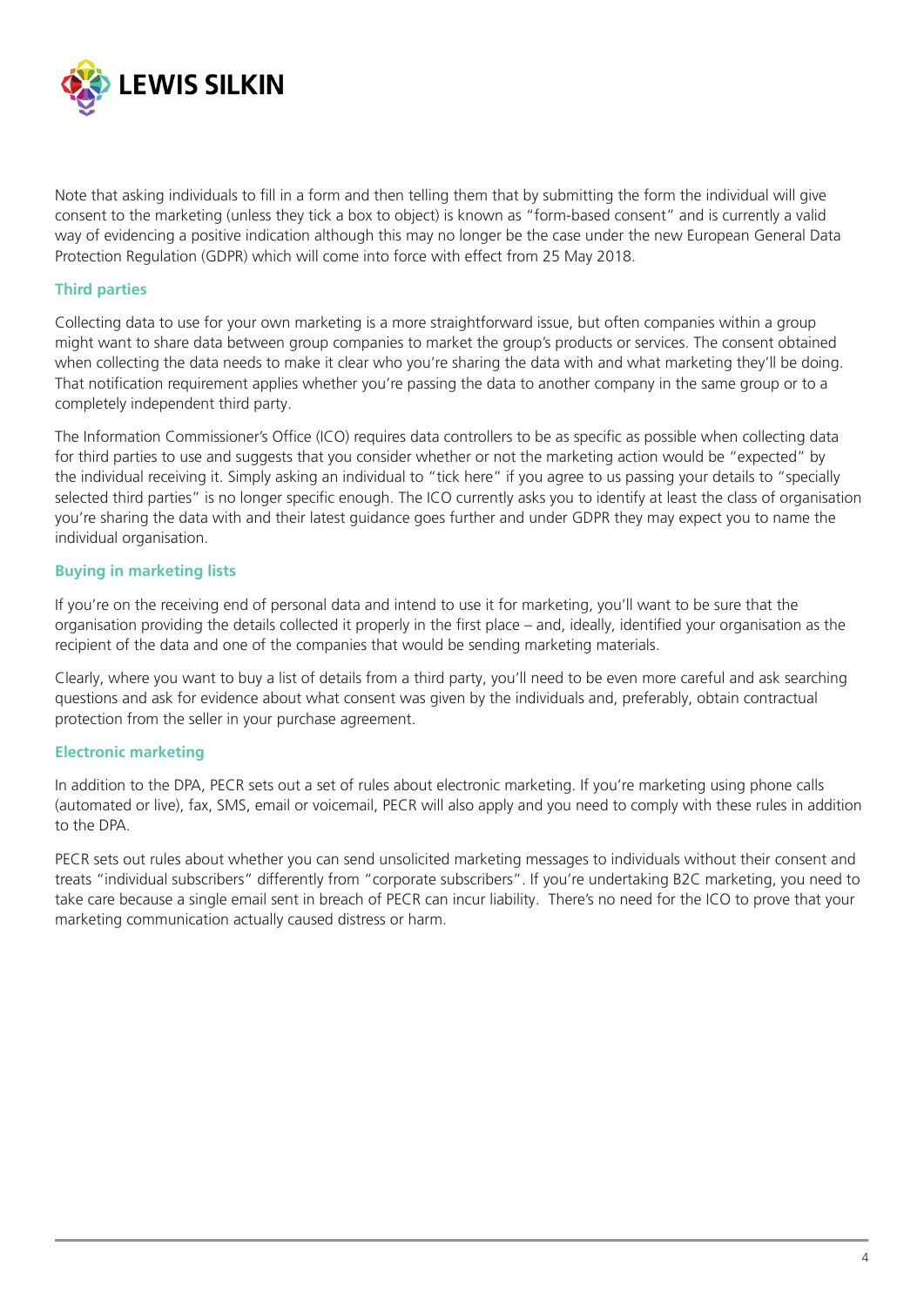The table below sets out a summary of the rules in PECR:

| <b>Mode of contact</b>                                                                                            | <b>Prior consent needed?</b>                                                                                                                                                                                         |
|-------------------------------------------------------------------------------------------------------------------|----------------------------------------------------------------------------------------------------------------------------------------------------------------------------------------------------------------------|
| Mail                                                                                                              | No, but check the Mailing Preference Service (see below)                                                                                                                                                             |
| Email and SMS, and also voicemail and<br>answerphone messages, (all known as<br>"email" for the purposes of PECR) | Yes for individual subscribers – unless you rely on the soft opt-in (see below).<br>No for corporate subscribers – provided you give an opt-out in every<br>communication.                                           |
| Fax                                                                                                               | Yes for individual subscribers.<br>No for corporate subscribers – provided the subscriber is not registered<br>with the relevant Fax Preference Service (see below) and hasn't previously<br>objected.               |
| <b>Automated calls</b>                                                                                            | Yes                                                                                                                                                                                                                  |
| Live calls                                                                                                        | No – provided you don't call anyone who is registered with the Telephone<br>Preference Service (see below) or has previously objected to phone calls.                                                                |
| Cookies or similar technology                                                                                     | Yes – prior to placing cookies or similar technologies on an individual's<br>device, unless the cookies are strictly necessary (e.g. to keep content within<br>a shopping basket – unlikely in a marketing context). |
| Location data                                                                                                     | Yes                                                                                                                                                                                                                  |

#### **Preference lists**

The DMA maintains a number of preference services that allow consumers (and in some cases businesses) to register their wish to opt out of unsolicited marketing communications via phone, mail, fax or email. These include the Mail Preference Service (MPS), the Telephone Preference Service (TPS) and the Fax Preference Service (FPS). These services allow marketing organisations to screen their own databases and potential marketing lists against the relevant preference service's list so as to remove those people who are listed. As noted above, in a number of cases it is a legal requirement for marketers to screen their contact lists in this way and the ICO is responsible for enforcement. Note too that there's a new preference list being introduced by the Fundraising Regulator in respect of marketing by charities.

## **Soft opt-in**

An often-used alternative to obtaining prior consent from individuals to email marketing is to rely on the soft opt-in. This applies only where:

you have obtained an individual's details in the course of a negotiation or sale;

the same legal entity that collected the data sends further marketing materials about their similar products or services; and

you gave individuals the ability to opt out of marketing communications on collection, and in every subsequent communication.

All three conditions have to be met in order to be able to rely on the "soft opt-in", and you need to ensure that you keep a record of any individual who objects at any time – and put them on your suppression list to avoid sending further communication. As explained in the ICO's Direct Marketing guidance the soft-opt in won't apply to charities as details collected in the course of a donation won't qualify as "in the course of a negotiation or sale".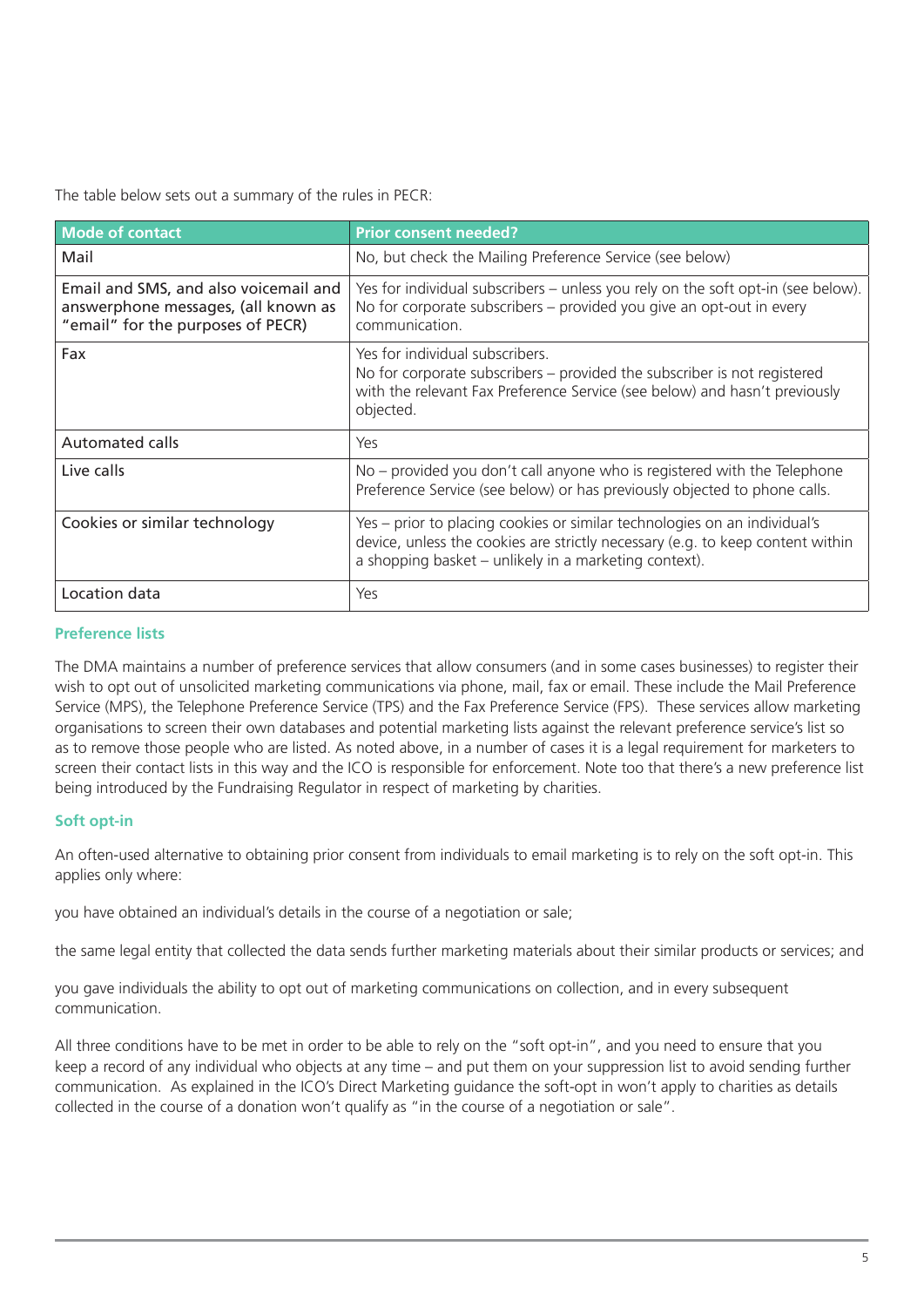

## **Enforcement**

The ICO is responsible for enforcement of both the DPA and PECR and offers a "report spam" button on their website where they collate complaints from members of the public. It's advisable to follow their direct marketing guidance as breach of either set of rules is punishable by fines of up to £500,000 and, as you can check on the ICO's own website, they regularly issue monetary penalties for breach of PECR. In addition, the Direct Marketing Guidance is soon to be put on statutory footing allowing a failure to comply with it to be taken into account should your breach be taken to the tribunal.

Once the GDPR comes into force, these fines could increase up to €20,000,000 or 4% of its global annual turnover for the previous year, whichever is the highest. In addition, the UK government is looking at introducing personal liability for directors of companies who send spam marketing to ensure companies can't avoid fines by putting their companies into liquidation.

Spam marketing is a key area of focus for the ICO and they are taking a harder line on enforcement. Changes pending within the GDPR such as obtaining 'unambiguous' consent and ensuring transparency will only become more important. The original European E-Privacy Directive (the basis for PECR in the UK) is also under review and changes are expected shortly to ensure those rules match up to the new requirements under the GDPR.

The proper use of data for marketing can help build up better customer relationships and improve brand loyalty, but failing to comply can result in unwanted publicity and fines. The subsequent loss of trust, and customers, will be something that all marketers will want to avoid.

## **For further information, contact:**



#### **Bryony**  Senior Asscoiate

+44 (0) 20 7074 8435 bryony.long@lewissilkin.com